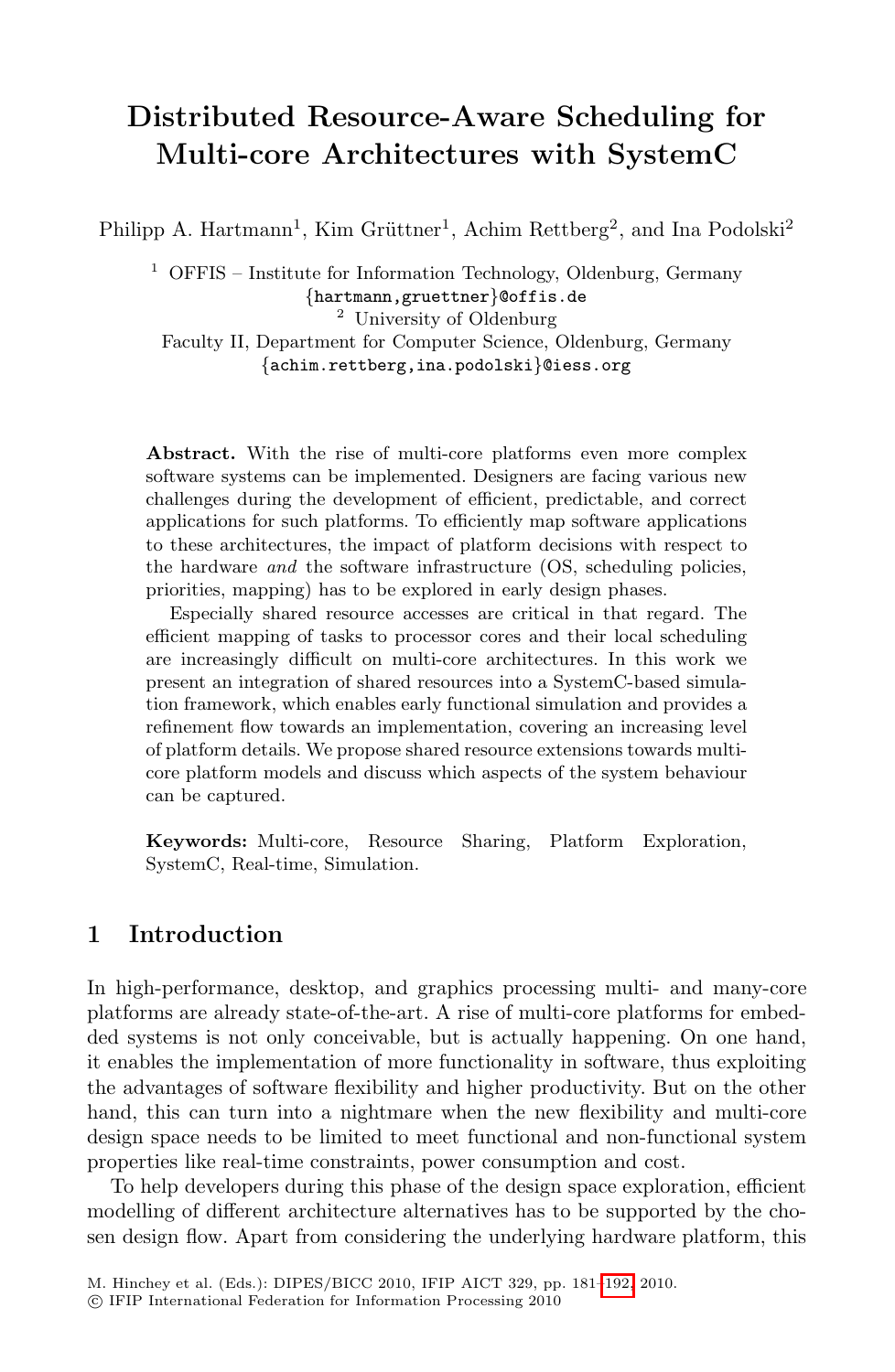includes the early analysis of software and (real-time) operating system (RTOS) effects on the system's overall performance. This is important especially if multiple tasks are sharing a single processor core. Real-time properties have to be analysed and explored by choosing e.g. the scheduling policies and protocols as well as task priorities to fulfil the given set of requirements like deadlines or other application specific constraints. Furthermore, the partitioning of the application in tasks and the mapping of these tasks to the cores is complex and influences the scheduling and therefore the system performance.

An important aspect from the application's point of view is the mechanism used for inter-task communication and synchronisation. Communication via global shared memory with explicit locks for mutual exclusion impairs locality and increases coupling between tasks. Especially in the real-time domain, shared resource accesses are critical, even more so on multi-core architectures. To efficiently cope with such shared (e.g. communication) resources, task dependencies have to be considered during the mapping and scheduling phase. Depending on the target platform, dedicated hardware support for such communication primitives could be beneficial.

The contribution of this paper is the extension of OSSS for modelling software on multi-core platforms. We discuss the influence of shared resources on the execution behaviour of task sets. Since we provide a framework for early design space exploration, we do not yet capture all properties of the final platform. Instead we present a basic set of representable properties like the scheduling of parallel tasks on a multi-core execution unit, task switching, and blocking on [s](#page-9-0)hared resources.

In Section 3, we introduce the SystemC-based OSSS Design Methodology, with a specially focus on the modelling of embedded software for multi-cores. Based on these abstract RTOS modelling capabilities of the OSSS methodology, Section 4 covers the extension of OSSS by additional features required for supporting the distributed, scheduling approach with shared resources. In Section 5 we present our first simulation results of the extended OSSS framework for multi-core scheduling with shared resources.

Before Section 6 concludes the [pape](#page-11-1)r with a summary and an outlook for future research directions, we [dis](#page-11-2)cuss the capabilities of the presented approach [wit](#page-11-3)h respect to modelling, real-time analysis, early simulation and the further refinement flow towards an implementation.

## **2 Related Work**

Recently published work shows the importance of new programming and abstraction paradigms for multi- and many-core systems [12]. To fully exploit the possibilities of the upcoming thousand-core chips [21], workloads of the future are already discussed [18]. To encounter these trends high-level, component-based methodology and design environment for multiprocessor SoC architectures have been proposed [15].

Many different approaches to modelling embedded software in the context of SystemC have been proposed.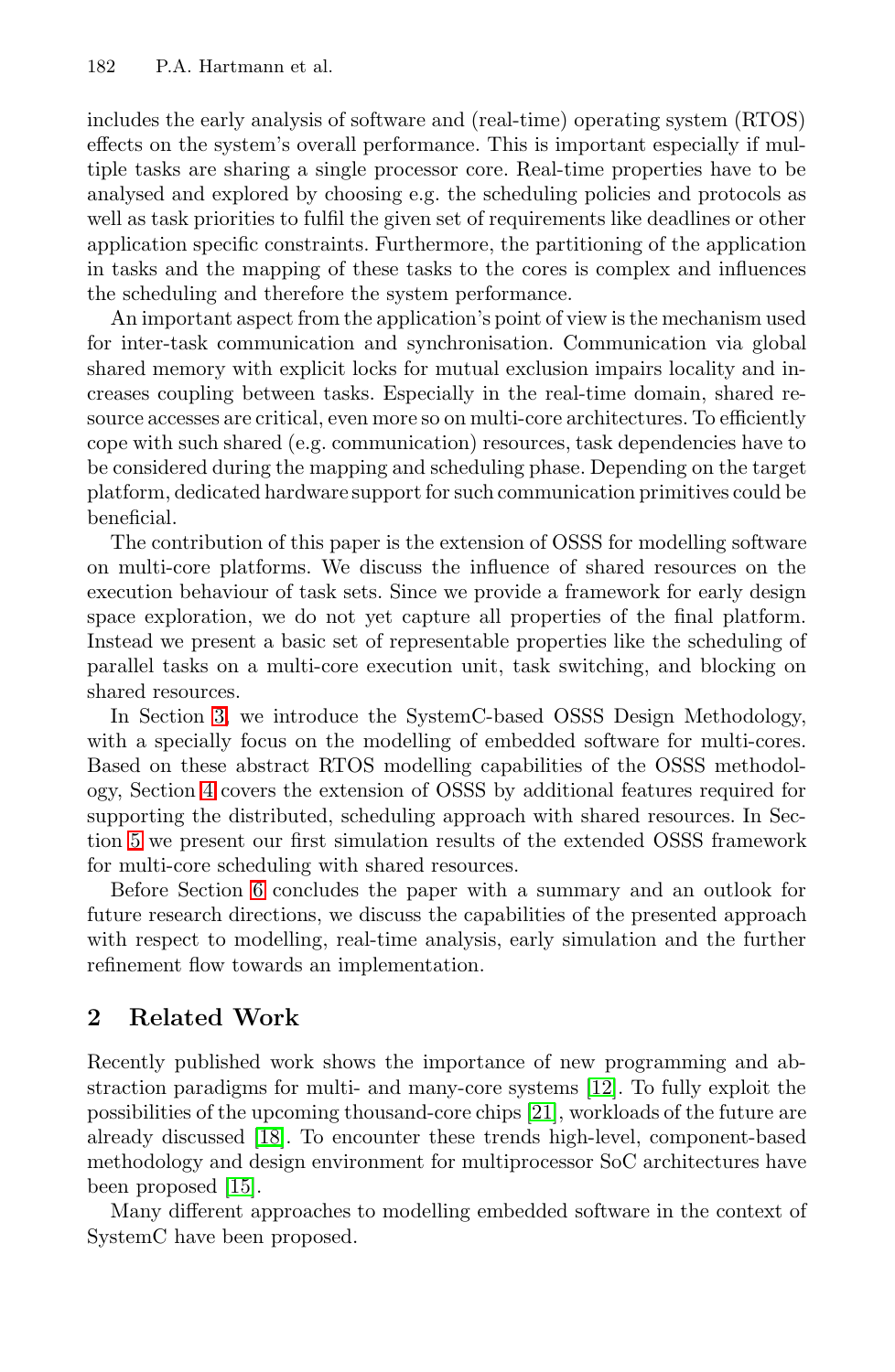[A](#page-10-0)bstract RTOS models, like the one presented for SpecC in [5] are suited for early comparison of different sche[duli](#page-11-5)[ng](#page-11-6) [an](#page-11-7)d priority alternatives. The timing accuracy and therefore the simulation performance of this approach is limited by the fixed minimal resolution of discrete time advances. Just recently, an extension deploying techniques with respect to preemptive scheduling models very similar to the ones presented in this work has been presented in [19]. The "Result Oriented Modelling" collects and consumes consecutive timing annotations while still handling preemptions accurately similar to our "lazy synchronisation" scheme presented in [8[\].](#page-10-1)

Several approaches b[ase](#page-10-2)[d](#page-11-8) [on](#page-11-8) abstract task graphs [11,14,20] have been proposed as well. In this case, a pure functional SystemC model is mapped onto an architecture model including an abstract RTOS. The mapping requires an abstract task graph of the model, where estimated execution times can be annotated on a per-task basis only, ignoring control-flow dependent durations. This reduces the achievable accuracy.

A single-source approach for the generation of embedded SW from SystemCbased descriptions has been proposed in [3,10,17]. The performance analysis of the resulting model with respect to an underlying RTOS model can be evaluated with the PERFidiX library, that augments the generated source via operator overloading with estimated execution times. Due to the fine-grained timing annotations, the model achieves a good accuracy but relatively weak simulation performance. This interesting approach aims in the same direction as our proposed software execution time annotation.

An early proposal of a generic RTOS model based on SystemC has been published in [13]. The presented abstract RTOS model achieves time-accurate task preemption via SystemC events and models time consumption via a delay() method. Additionally, the RTOS overhead can be modelled as well. Two different task scheduling schemes are studied: The first one uses a dedicated thread for the scheduler, while the second one is based on cooperative procedure calls, avoiding this overhead. Although in this approach explicit inter-task communication resources are required (message queue, . . . ), the simulation time advances simultaneously as the tasks consume their delays.

In [9], [an](#page-11-9) RTOS modelling tool is presented. Its main purpose is to accurately model an existing RTOS on top of SystemC. A system designer cannot directly use it. In this approach, the next RTOS "event" (like interrupt, scheduling event, etc.) is predicted during ru[n-t](#page-10-3)ime. This improves simulation speed, but requires deeper knowledge of the underlying system.

In [23], the main focus lies on precise interrupt scheduling. For this purpose, a separate scheduler is introduced to handle incoming interrupt requests. Timing annotations and synchronisation within user tasks is handled by a replacement of the SystemC wait(). In [22] an annotation method for time estimation that supports flexible simulation and validation of real-time-constraints for task migration between different target processors has been presented.

In this work, we propose an extension of [7], which includes some properties of the above mentioned approaches, especially concerning a simple runtime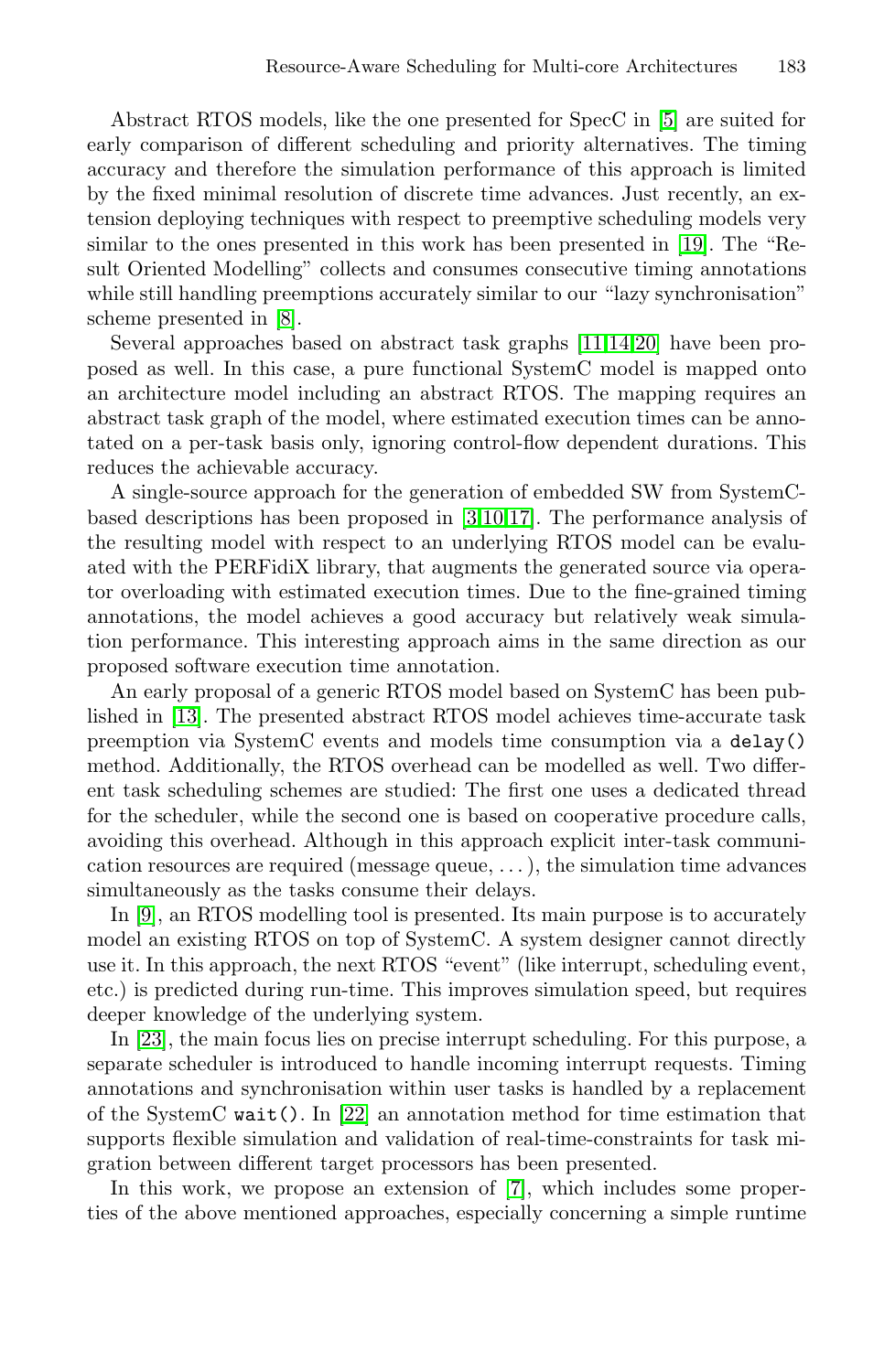

<span id="page-3-0"></span>Fig. 1. Overview of the OSSS Methodology for modelling parallel Software

<span id="page-3-1"></span>and RTOS model. Furthermore, our model allows a separation of application, architecture and mapping. The proposed application model allows a flexible integration of shared resources for user-defined communication mechanisms via *Shared Objects* and the handling of timing (back) annotations. Our proposed extension on the architecture model includes a configurable multitasking simulation based on SystemC that allows preemptive distributed scheduling. Tasks and *Shared Objects* can be grouped together and mapped to different cores, each of them having its own local runtime. Through simulation the effects of the chosen mapping and system configuration on the functional behaviour of the task sets can be observed.

## **3 Th[e](#page-10-4) OSSS Methodology for Modelling Parallel SW**

OSSS defines separate layers of abstraction for improving refinement support during the design process. The design entry point in OSSS is called the *Application Layer*. By manually applying a mapping of the system's components, the design can be refined from *Application [La](#page-4-0)yer* to the *Virtual Target Architecture Layer*, which can be synthesised to a specified target platform in a separate step by the synthesis tool *Fossy* [4].

The abstraction mechanisms of OSSS allow the exploration of different implementation platforms. The separation of application and platform allows different mappings and the underlying SystemC-based simulation kernel supports model execution and monitoring.

On the *Application Layer* the system is modelled as a set of parallel, communicating processes, representing software tasks (see Listing 1). A shared resource in OSSS is called *Shared Object*, which equips a user-defined class with specific synchronisation facilities. *Shared Objects* are inspired by the Protected Objects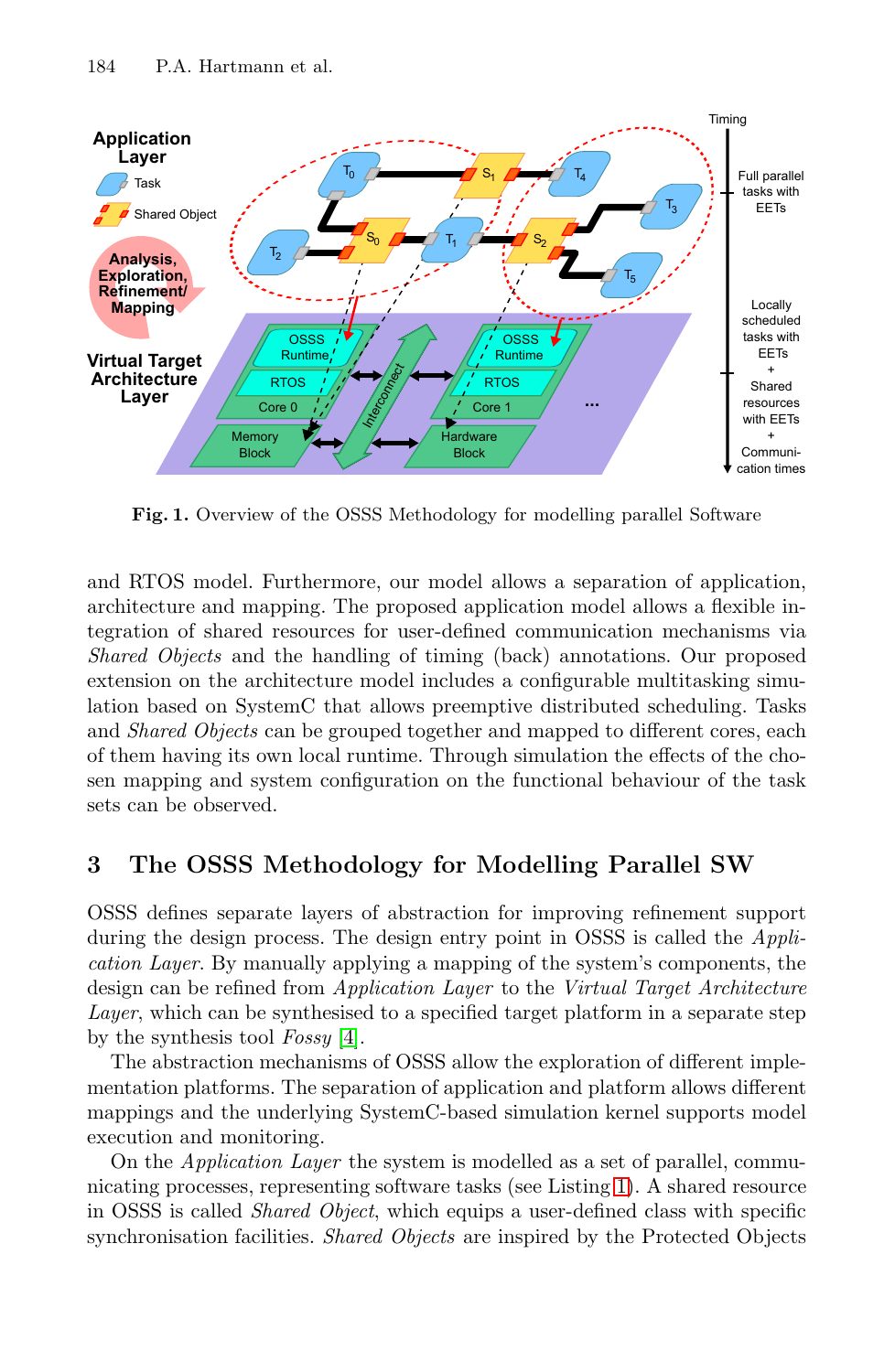known from Ada [1]. Synchronisation is performed by arbitrating concurrent accesses and a special feature called *Guarded Methods*, that can be used to block the execution [of](#page-10-5) a method until an user-defined condition evaluates to true.

<span id="page-4-0"></span>As a result, they are especially useful for modelling inter-process communication. User-defined Interface Method Calls (IMC), a concept well known from SystemC channels, performs communication between software tasks and *Shared Objects*. On the *Application Layer* this communication concept abstracts from the details of the underlying communication primitives, such as the actual implementation of channel across core and hardware/software boundaries. An in-depth description of the *Shared Object* concept, including several design examples, is part of the OSSS documentation [6].

```
class my_software_task : public osss_software_task {
public:
 my_software_task() : osss_software_task() { /∗ ... ∗/ }
  virtual void main() {
    while( some_condition ) // the following block has to be finished within 1ms
    OSSS_RET( sc_time( 1, SC_MS ) )
    {
      OSSS_EET( sc_time( 20, SC_US ) ) {
        // computation, that consumes 20µs
      }
      for( int i=0; i<max_i; ++i ) // estimate a data-dependent loop
        OSSS_EET( sc_time( 100, SC_US ) ) {
          // loop body
      }
      if( my_condition ) {
        // communication only outside of EET blocks
        result = my_port_to_shared->my_method();
      \mathbf{r}} // end of RET block and loop
 }
};
```
**Listing 1.** Example of a software task eith estimated and required execution time annotations

A proper modelling of software requires the consideration of its timing behaviour. In OSSS, the **E**stimated **E**xecution **T**ime (EET) of a code block can be annotated within *Software Tasks* and *Shared Objects* using the OSSS\_EET() block annotation. In addition to the EETs, OSSS enables the designer to specify local deadlines for a specific code block. The **R**equired **E**xecution **T**ime (RET) is specified by the OSSS\_RET() block annotation, which observes the duration of the marked code block. If required, RETs can be nested at arbitrary depth. The consistency of nested RETs is checked during the simulation as well as a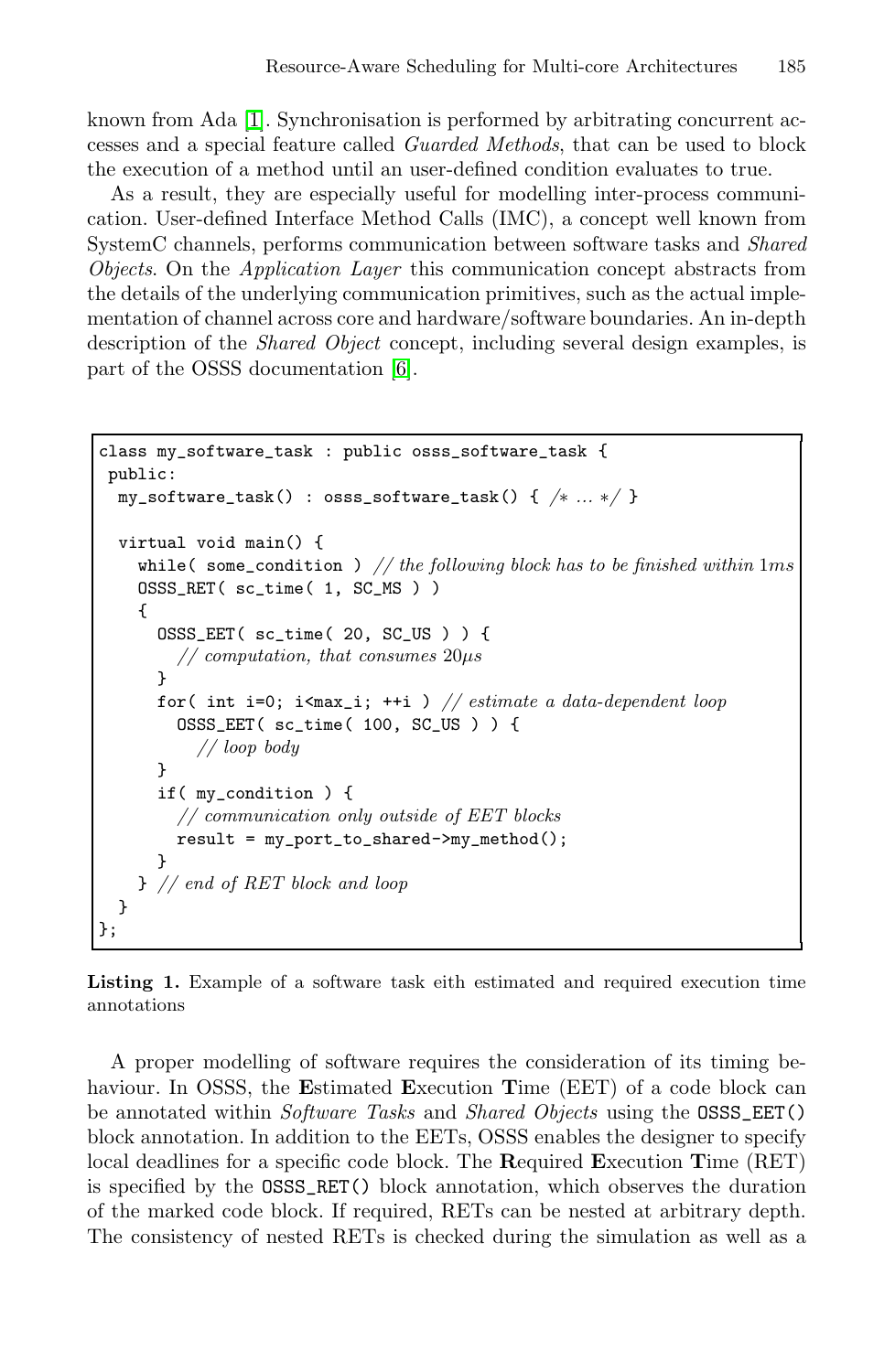<span id="page-5-0"></span>violation of the RETs. If such a timing constraint is violated during the simulation, it is reported. Unmet RETs may arise from (additional) delays caused by blocking guard conditions, or simply unexpectedly long estimated execution times (e.g.  $max_i > 9$  in Listing 1).

## **4 Multi-core Scheduling with Shared Resources**

In this paper, we focus on the abstract modelling capabilities of OSSS for embedded softwar[e,](#page-3-0) especially targeting multi-core platforms. Here, the OSSS model is *not* meant to directly represent existing real-time operating system (RTOS) primitives. Instead, the *Software Tasks* in OSSS are meant to *run* on top of a rather generic (but lightweight) run-time system (see Fig. [1\),](#page-6-0) where the synchronisation and inter-task communication is modelled with *Shared Objects*.

In a refinement step the *Application Layer* model is mapped to the *Virtual Target Architecture*. Each task is then mapped to a specific core, each of which provides a distinct run-time, to improve locality and reduce the coupling between different cores, as shown in Fig. 1. Tasks have may have statically or dynamically assigned priorities, according to a given scheduling policy for each core, an initial startup time, optional periods and deadlines.

During simulation, the tasks can be in different states as shown in Fig. 2. We distinguish between the full parallel *Application Model* and the core mapped *Virtual Target Architecture Model* task state machines. In the *Application Model* a task can either be running, waiting or blocked. The distinction between blocked and waiting has been introduced to ease [th](#page-4-0)e detection of deadlocks. A task in the waiting state will enter the running state after a given amount of time (duration), whereas a blocked task can only be de-blocked, once the access to a shared resource is granted. In the running state, a task might access a *Shared Object* through IMC. This either leads to the acquisition of its critical section (use state) or a suspension in the blocked state. In this state the task tries to reacquire the shared resource until it gets access.

The execution times of certain code blocks can be annotated flexibly, to introduce control-flow dependent time consumption, as shown in Listing 1.

In the *Virtual Target Architecture Model Software Tasks* and *Shared Objects* are grouped and mapped onto runtimes of the cores. During the simulation, the OSSS software runtime abstraction handles the time-sharing of a single processor core by several *Software Tasks*, which are bound to this OS instance. Therefore, a ready state has been introduced. A scheduler for handling the time-sharing is attached to the set of mapped tasks. Several frequently used scheduling policies are already provided by the simulation library, like static priorities (preemptive and cooperative), or earliest-deadline first. Additionally, arbitrary user-defined scheduling policies can be added. The RTOS overhead of context switches (assign & deassign times) and execution times of scheduling decisions can be annotated as well. With this set of basic elements, the behaviour of the real RTOS on the target platform can be modelled.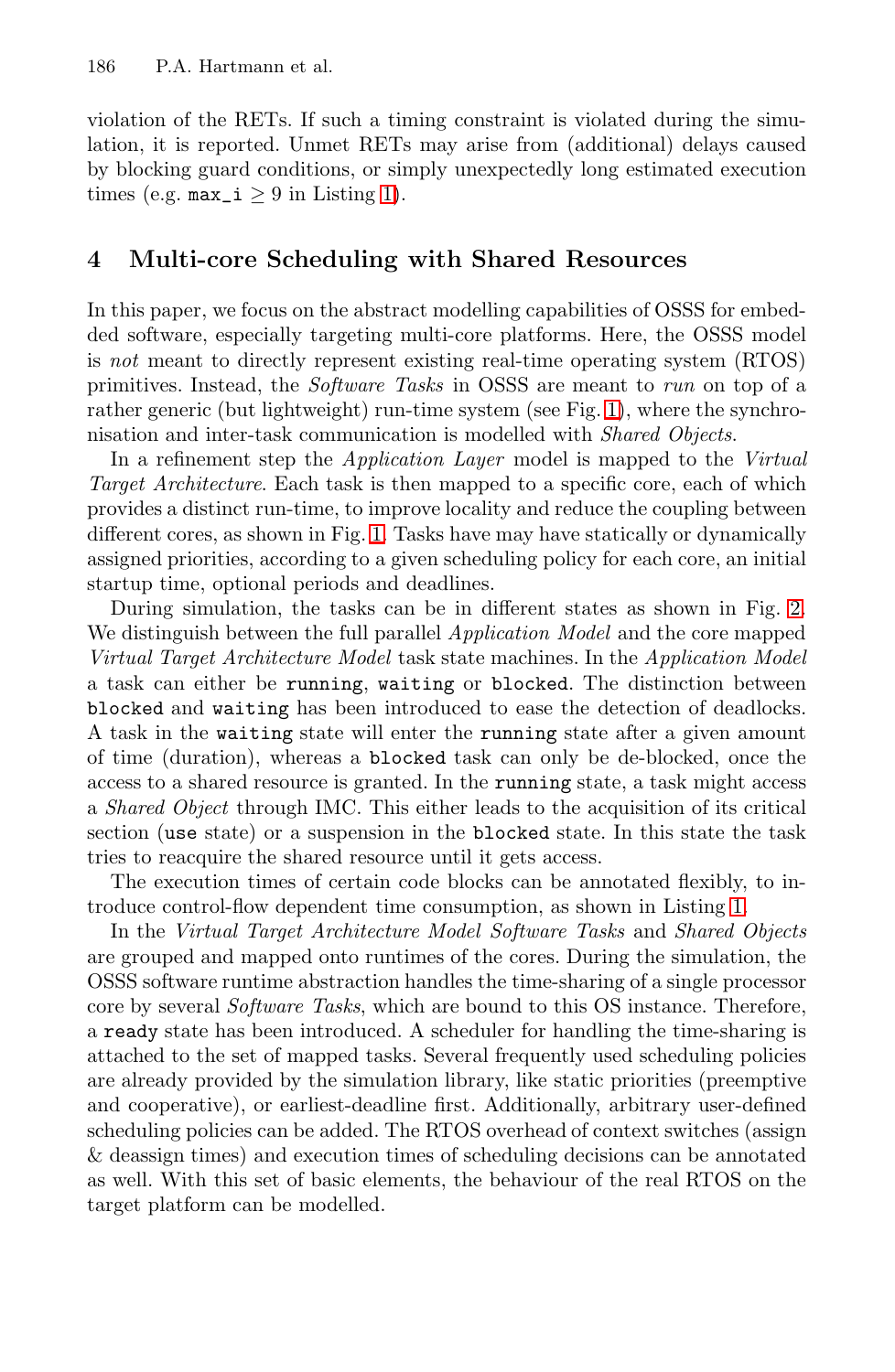

(b) Virtual Target Architecture Model

<span id="page-6-0"></span>**Fig. 2.** Task states and transitions (terminate edges omitted)

To improve the real-time capabilities, *Guarded Methods* that can lead to arbitrary blocking times due to data-dependent conditions, are ignored. Instead, only the guaranteed mutual exclusive access to Shared Objects is used for synchronisation and communication between the tasks. Each method of such a Shared Object can then be considered as a critical section, which is executed atomically. Intra-core communication, i.e. communication between tasks mapped to the same core, can be handled as usual. Here, the accesses are ordered according to the local scheduling policy.

Moreover, the *Virtual Target Architecture Model* allows incorporating the effects of a shared memory that is connected to the cores via a shared communication medium. In an implementation on a target architecture the access protocol data, as well as the user data of a *Shared Object* are mapped to a specific location in a shared memory. Therefore, all states of the *Shared Object* include a certain overhead of shared medium acquisition, usage and release. These times could also be annotated to the proposed simulation model, but are not in the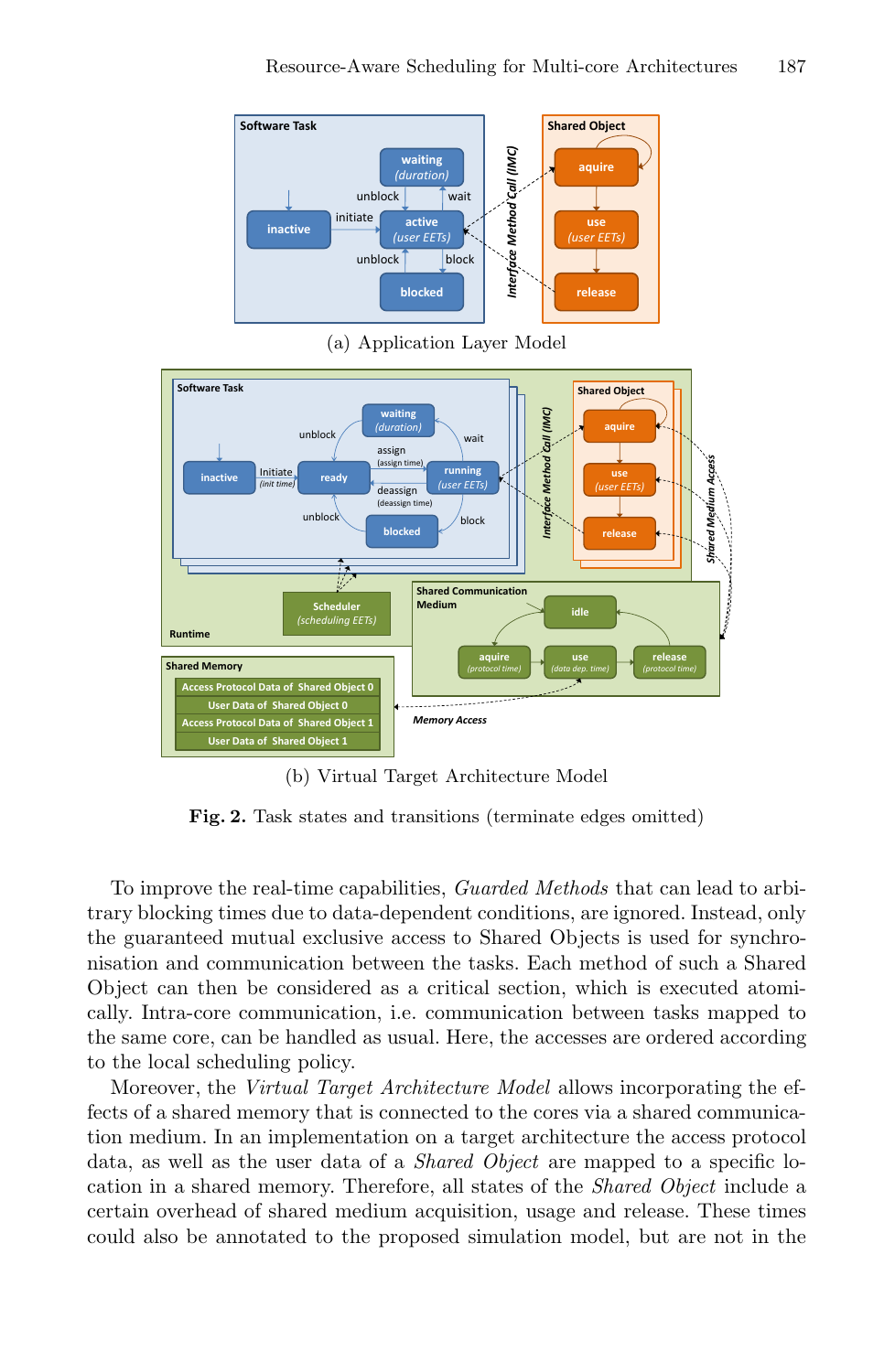focus of this paper. We also do not cover effects of instruction and data fetches over the shared communication medium, assuming that each core has its local data and instruction memory.

#### **5 Experiments**

The main purpose of the modelling of abstract software multitasking in early design phases is the exploration of the impact of [pla](#page-3-0)tform choices on the system's correctness and performance. In the context of multi-core architectures, accesses to shared resources (modelled as Shared Objects) have to be considered carefully. Distributed access from different cores and runtimes to the same resource has to be orchestrated. Different strategies are possible and lead to quite different behaviours during run-time. An early simulation of these cross-dependencies helps during the development of the application.

In Fig. 3, several combinations of local and distributed access policies are compared for the application and mapping example shown in Fig. 1: Six tasks are mapped on two cores, accessing three [Sh](#page-3-0)ared Objects.

In Fig. 3(a), the Application Layer model of the system is depicted. In this initial model, no local scheduling policy is enforced, which leads to independently running tasks. The only blo[ck](#page-3-1)ing times occur in case of conflicting accesses to Shared Objects. This model already exhibits the execution times (and periods within critical regions inside the Shared Objects), according to the task arrival times, the EETs and the access patterns of tasks to resources.

Next, static priorities are assigned to the tasks  $(T_0 > T_1 > T_2, T_3 > T_4 > T_5)$ and the tasks are mapped to d[iffere](#page-8-0)[nt c](#page-8-1)ores, following Fig. 1. The scheduling policy is always assumed to be priority-based, either with or without support for local priority inheritance. Inter-core accesses to shared resources are resolved [ba](#page-8-2)[sed](#page-8-3) on the set of pending requests (see Section 3). In the example, it is assumed that ta[sks](#page-8-1) [on C](#page-8-4)ore 0 have a higher priority, than those running on Core 1.

In the various scenarios, different access strategies with respect to the shared resources are compared, according to their impact on the overall system scheduling. For local resource accesses, i.e. resources that are accessed from tasks within the same core, task preemption is allowed in Fig.  $3(b)$ –(d), and suppressed in Fig.  $3(e)$ –(f). In case, a shared resource is currently locked by another core, the calling task can either try to do busy-waiting until the resource is available again (Spinning, in (b), (c), (e)), or stop its execution to let other tasks execute on the current core (Suspend, in (d), (f)). It is then assumed, that the runtime is able to resume the task, as soon as the blocked resource is available again.

For the given task set and mapping, the different execution traces that can be obtained by the OSSS Multi-Core Software simulation in the different scenarios are shown. Tasks are assigned to their cores according to the local priority based scheduling policy. Different run-time artefacts can be observed (in addition to potential RET violations, which are not shown here).

If a task that is currently accessing a shared resource can be preempted by the runtime system due to the arrival of a higher-priority task (or its availability due to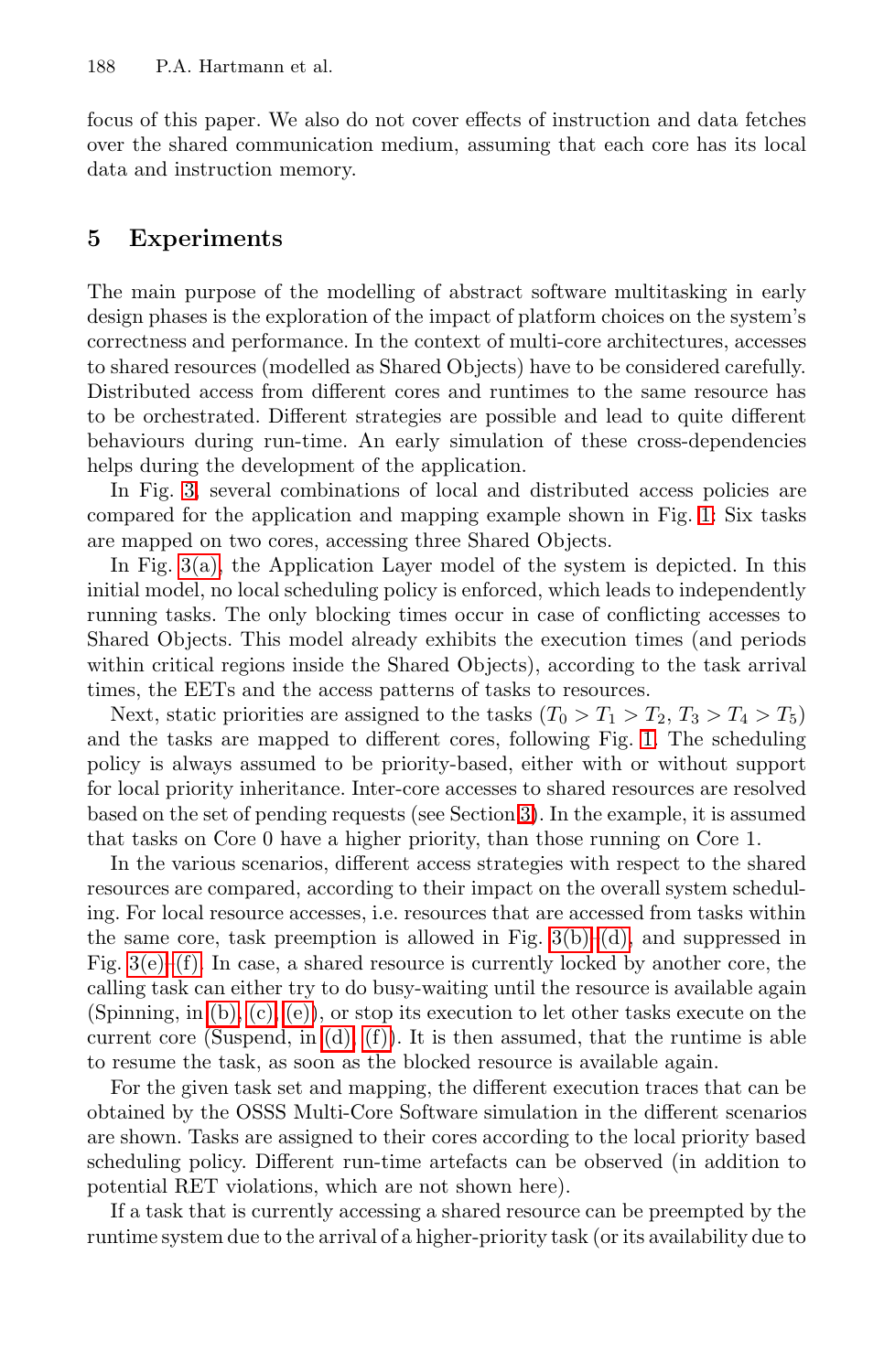<span id="page-8-0"></span>

↑

 $T_4$ 

[ms -2 2

time

 $T_0$  $T_4$ 

 $T_{2}$ 

 $T_3$  $T_4$  Ť  $\mathbf t$ 

<span id="page-8-1"></span> $\overline{\mathbf{c}}$ 1

1| 1

**-**

**-**

<span id="page-8-3"></span><span id="page-8-2"></span> $T_{\rm g}$  $T_5$  $\overline{a}$ **--**(b) Static priorities, Spinning. (a) Application Layer model.  $14$   $16$   $18$ -0 10 12  $14$  16 -:C [ms -2 2 4 6 8 10 12 [ms] 0 2 time time  $T_0$  $T_0$ ÷ <u>1</u>  $\bf{0}$ **-**1 | | | 0  $T_1$  $T_1$ **-** $\overline{0}$ **- -** $\bf{0}$   $\overline{0}$  $T_2$  $T_{2}$  $\bf{0}$  $\bf{0}$  $T_3$  $T_3$ ł ł. **--** $\overline{\mathbf{c}}$  $T_4$  $T_4$  $\mathbf t$ Ť  $\vert$  1 **-** $T_5$  $T_5$ r **--** $2 - 2$ (c) Priority inheritance, Spinning. (d) Priority inheritance, Suspend.  $10 - 12$  $14$   $16$   $18$ 16 18 [ms -2 2 20 [ms]0 2<br>time | 4 6 8 10 12 -'C time  $T_0$  **-** $T_0$  **-** $\overline{\mathbf{0}}$  $T_1$ ł.  $T_1$ ł **- -** $T_{2}$  $T_{2}$ **--** $\mathsf{T}_3$  $\uparrow$  $T_3$  $\mathbf{\hat{}}$  $\overline{2}$ 22  $T_4$  $\mathbf t$  $T_4$ Ť 11 <u>1</u>  $T_5$  $T_5$  $\overline{\mathbf{c}}$  $\overline{\mathbf{c}}$ (e) No access preemption, Spinning. (f) No access preemption, Suspend. execution preemption \_\_\_\_\_\_ blocked X spin on res. X activation exec tion <mark>X acc</mark>

<span id="page-8-4"></span>**Fig. 3.** Different scheduli[ng](#page-10-6) scenarios with shared resources

resource grants), so called "priority inversion" c[an oc](#page-8-2)cur. In Fig. 3(b), this can be observed on both cores, when tasks  $T_2$ , and  $T_4$  get access to their cores, although higher-priority tasks *T*0, and *T*<sup>3</sup> are waiting for the Shared Objects *S*0, and *S*2, respectively. This leads to longer blocking times for these high-priority tasks.

In the context of a single core, priority inheritance [2] is known to be a solution for such scenarios. With priority inheritance, the low-priority tasks holding resources required by high-priority tasks get an elevated priority, which reduces their lock times. In the context of multi-cores, a local priority inheritance implementation may lead to even worse scenarios, as shown in Fig. 3(c). First of all, the response time of  $T_0$  is reduced, since  $T_2$  can continue until the release of  $S_0$ , once  $T_0$  requests  $S_0$ . But the resource  $S_2$  has been locked by the arrival of  $T_1$  on Core 0, before  $T_3$  could obtain  $S_2$  on Core 1. Core 1 is subsequently busy waiting on  $S_2$ , which is held by the preempted task  $T_1$  on Core 0. Overall, the response time of the latest task is now significantly worse.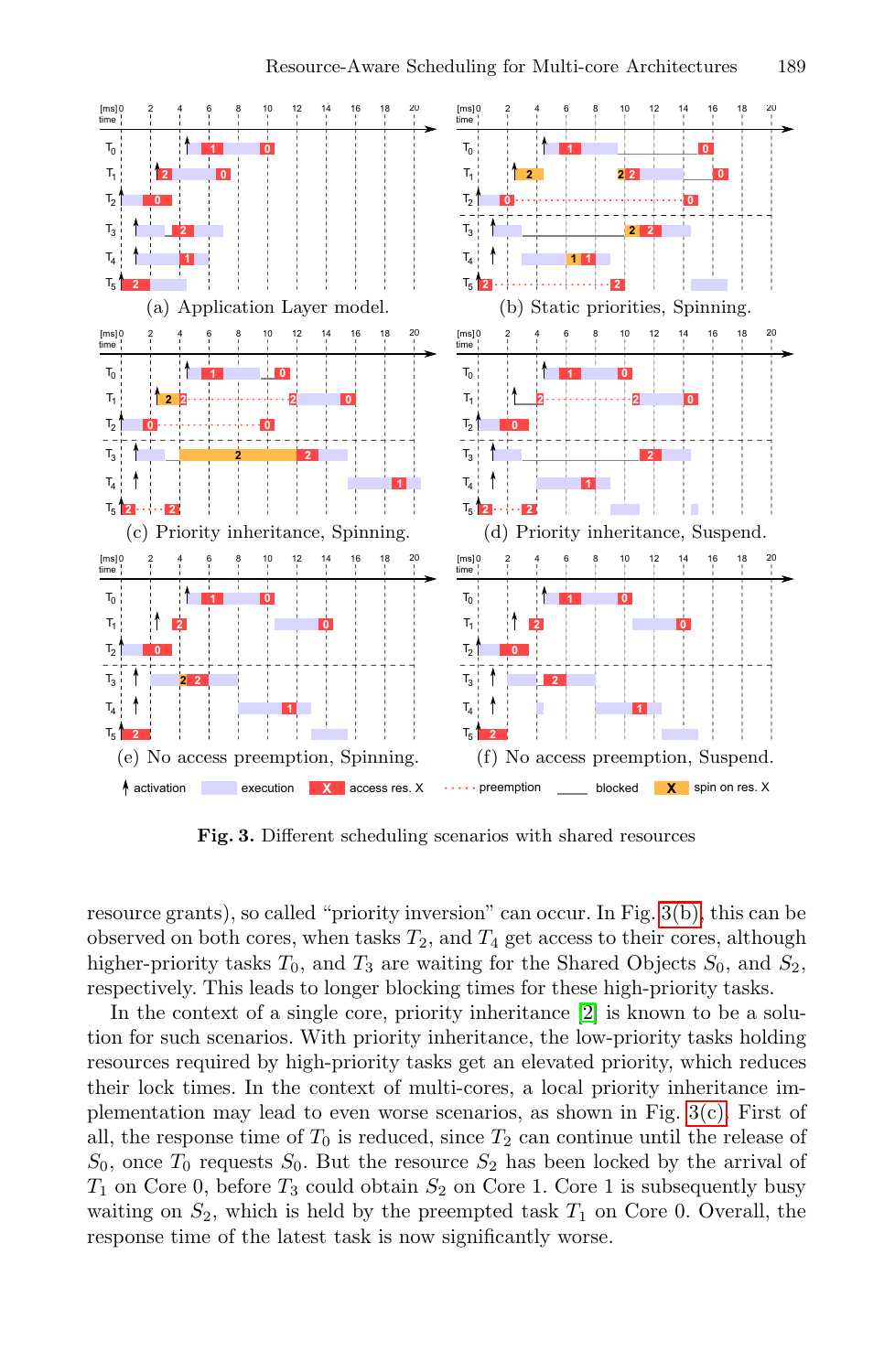An approach towar[ds](#page-8-3) [be](#page-8-3)[tter](#page-8-4) CPU utilisation in the context of shared resources might be the suspension of tasks, blocked by conflicting inter-core accesses, as shown in Fig.  $3(d)$ . The overly long spinning time of  $T_3$  and even the preemption of the access to  $S_0$  by  $T_2$  is avoided in this example.

<span id="page-9-0"></span>Instead of suspending inter-core blocked tasks, an orthogonal approach to reduce blocking times between cores is to suppress t[he pr](#page-8-4)eemption of local, lower-priority tasks, that are currently accessing a shared resource. The results of this access strategy are shown in Fig.  $3(e), (f)$ . Both traces lead to very good overall response times with nearly no blocking times. The high-priority tasks are of course started with an additional delay, depending on the currently ongoing resource accesses. But since resource occupation should be kept short anyhow, this might be a feasible strategy. The spinning time on  $S_2$ , that can be observed in Fig. 3(e) is quite short. Since in case of the suspension strategy, runtime overhead costs are excluded for simplicity, the slightly better result in Fig. 3(f) might be misleading. A refined model should consider these overheads as well.

## **6 Conclusion and Future Work**

In this paper, we have presented the current modelling capabilities for embedded software of the OSSS hardware/software design methodology, especially focussing on multi-core platforms.

OSSS features a layered approach with a separation between an abstract Application Layer which can later be mapped to a Virtual Architecture Layer. This separation enables flexible exploration of different (software) architecture variants already at early phases in the design process, e.g considering scheduling policies, priorities, resource access strategies, etc.

After a general overview of the current OSSS Software Modelling approach in Section 3, some of the required extensions to the existing methodology towards abstract, but more accurate multi-core system models have been discussed in Section 4. For a set of distributed multi-tasking systems, the OSSS approach is an expressive and suitable modelling approach for applications running on top of such platforms. Due to the explicitly visible resource sharing, expressed by using Shared Objects, the resulting synchronisation and communication overheads and conflicts can be observed already in early simulation models.

In Section 5, a simple Application Layer model has been mapped to a multicore platform. Since distributed resource accesses are critical for the overall system behaviour, several different [ac](#page-5-0)cess strategies, both regarding local scheduling decisions (priority inheritance, atomic/nonpreemptable resource accesses) as well as the handling of remotely blocked resources (Spinning, Suspension) have been compared. It can be seen, that even for small and allegedly simple cases, the resulting system behaviour is hard to predict. Therefore, early simulation of the different alternatives is a valuable analysis tool for a designer.

Regarding an implementation on a real multi-core platform, the proposed access strategies require different platform primitives, depending on the intended implementation approach. As proposed in Section 4, an implementation purely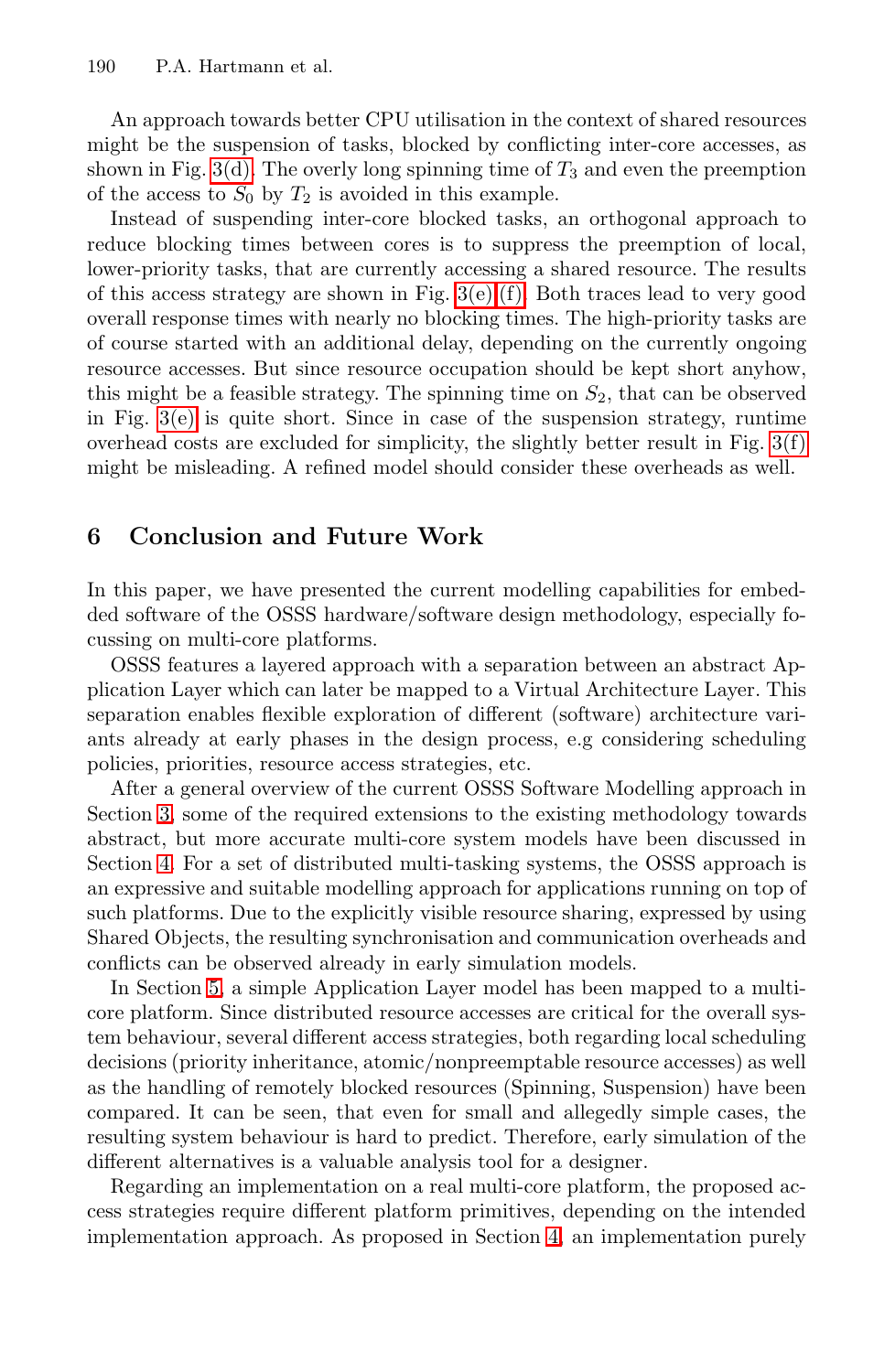in terms of a shared memory region with a software implementation of the access protocol is possible. For the support of an suspend-based access strategy, platform support for the reactivation of suspended tasks on a certain core is required, e.g. via sending an interrupt from the core, that releases a given resource to all cores, waiting for said resource. An initial implementation based on a Linux implementation of the OSSS runtime will be published separately.

In the context of real-time applications, it is even more difficult to give guarantees, when considering shared resources as well. We intend to further extend the presented resource access protocols to improve the static analysability of OSSS system models. This includes a restricted task/object model, e.g. by omitting user-defined guard conditions, which can lead to arbitrary, data-dependent blocking times. Future work is to study real-time scheduling approaches for multi-cores as discussed in [16]. These scheduling aspects can be integrated into the OSSS methodology.

<span id="page-10-6"></span>Summarising can be said, that OSSS already provides a good starting point for modelling, exploring, refining, and implementing applications on emerging multi-core platforms. Further extensions are possible and promising to improve these capabilities even more.

## <span id="page-10-5"></span><span id="page-10-4"></span><span id="page-10-1"></span>**References**

- 1. Burns, A., Wellings, A.: Concurrency in Ada. Cambridge University Press, Cambridge (1997)
- 2. Buttazzo, G.C.: Hard Real-time Computing Systems. Kluwer Academic Publishers, [Dordrecht \(2002\)](http://www.system-synthesis.org)
- <span id="page-10-3"></span>3. Fernandez, V., Herrera, F., Sanchez, P., Villar, E.: Embedded Software Generation from SystemC, ch. 9, pp. 247–272. Kluwer, Dordrecht (March 2003)
- <span id="page-10-0"></span>4. Fossy – Functional Oldenburg System Synthesiser, http://fossy.offis.de
- 5. Gerstlauer, A., Yu, H., Gajski, D.: RTOS Modeling for System Level Design. In: Proceedings of Design, Automation and Test in Europe, pp. 47–58 (2003)
- 6. Grüttner, K., Andreas, H., Hartmann, P.A., Schallenberg, A., Brunzema, C.: OSSS - A Library for Synthesisable System Level Models in System $C^{TM}$  (2008), http://www.system-synthesis.org
- <span id="page-10-2"></span>7. Hartmann, P.A., Reinkemeier, P., Kleen, H., Nebel, W.: Modeling of Embedded Software Multitasking in SystemC/OSSS. LNEE, vol. 36, ch. 14, pp. 213–226. Springer, Heidelberg (2009)
- 8. Hartmann, P.A., Reinkemeier, P., Kleen, H., Nebel, W.: Efficient modelling and simulation of embedded software multi-tasking using SystemC and OSSS. In: Forum on Specification, Verification and Design Languages, FDL 2008, pp. 19–24 (September 2008)
- 9. He, Z., Mok, A., Peng, C.: Timed RTOS modeling for Embedded System Design. In: 11th IEEE Real Time and Embedded Technology and Applications Symposium, RTAS 2005, pp. 448–457 (March 2005)
- 10. Herrera, F., Villar, E.: A Framework for Embedded System Specification under Different Models of Computation in SystemC. In: Proceedings of the Design Automation Conference (2006)